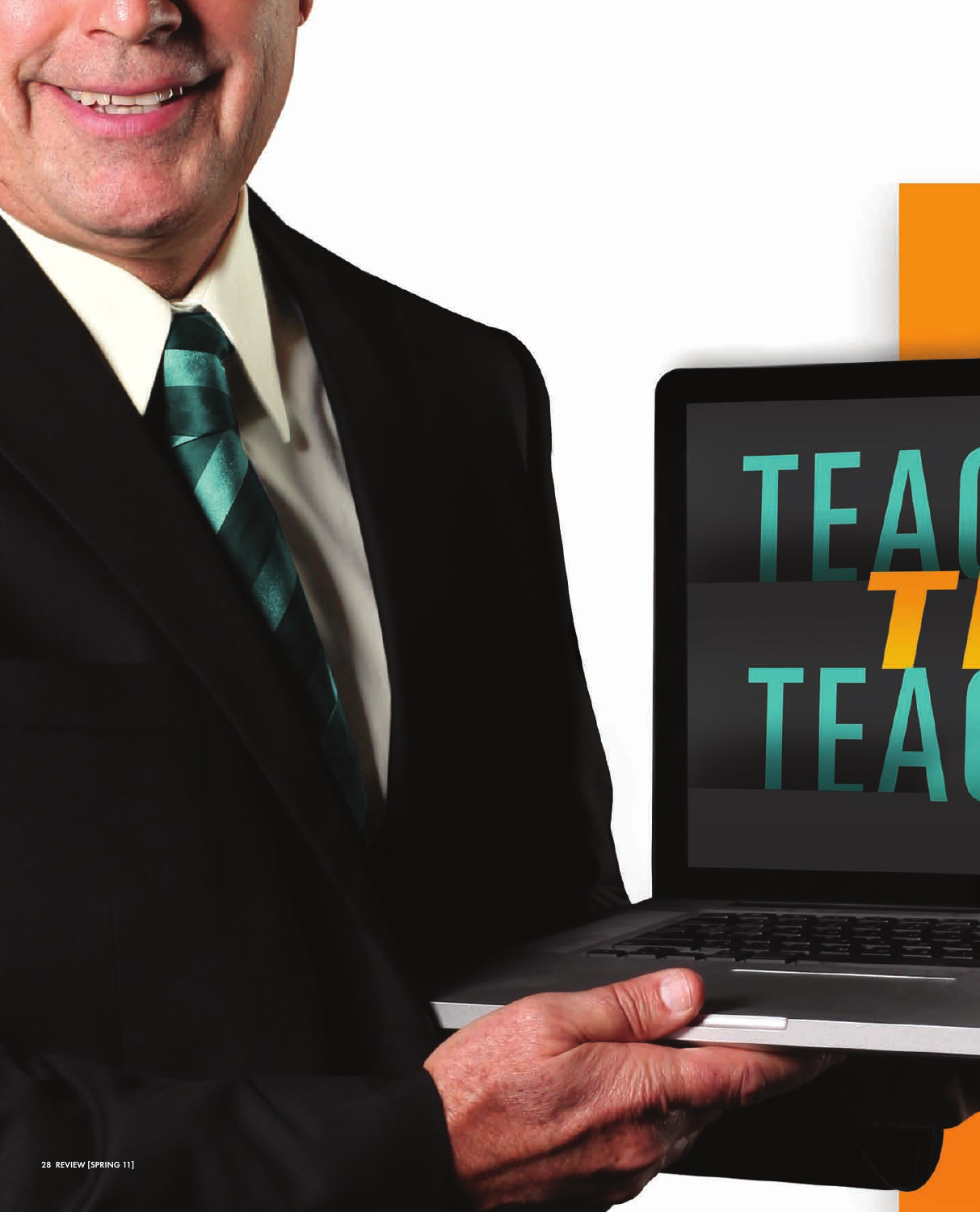



**COLLEGE** 

## If a professor wants to get to Point X in her academic career by next year, she might :

- a. Discuss issues with a mentor
- b. Sit in on a panel discussion about engaging students
- c. Attend a workshop that dissects teaching techniques
- Continue pursuing research ideas
- e. All of the above

The answer is E. And the lack of time in a day helps explain why the business school has built a strategy of development instead of just putting an idea out there for the professor to do on her own – IF she has the time, IF she believes the development opportunity speaks to her, and IF she doesn't have another appointment.

Ideas of how to develop faculty are changing because universities are changing, noted Jeff Tanner, associate dean of Research and Faculty Development. The changes tilt toward career orientation and forging paths that professors can travel efficiently, he said. Although a professor's upward mobility may not result in a new title, it will likely be evident in new responsibilities.

Complicating and helping the changes are new teaching technologies and a new kind of student.

"Millennials are different in how they learn and interact, and we have new tools that we use to do our research. The faculty realized they needed to do something in order to stay up with it," Tanner said.

Associate professor Blaine McCormick is among the professors learning new ways to communicate with students by using social media and a regular blog but not e-mail.

"Students today don't read e-mail as much as previous years," he said. "It's a new generational gap. In fact, some colleges have stopped issuing e-mail addresses to students."